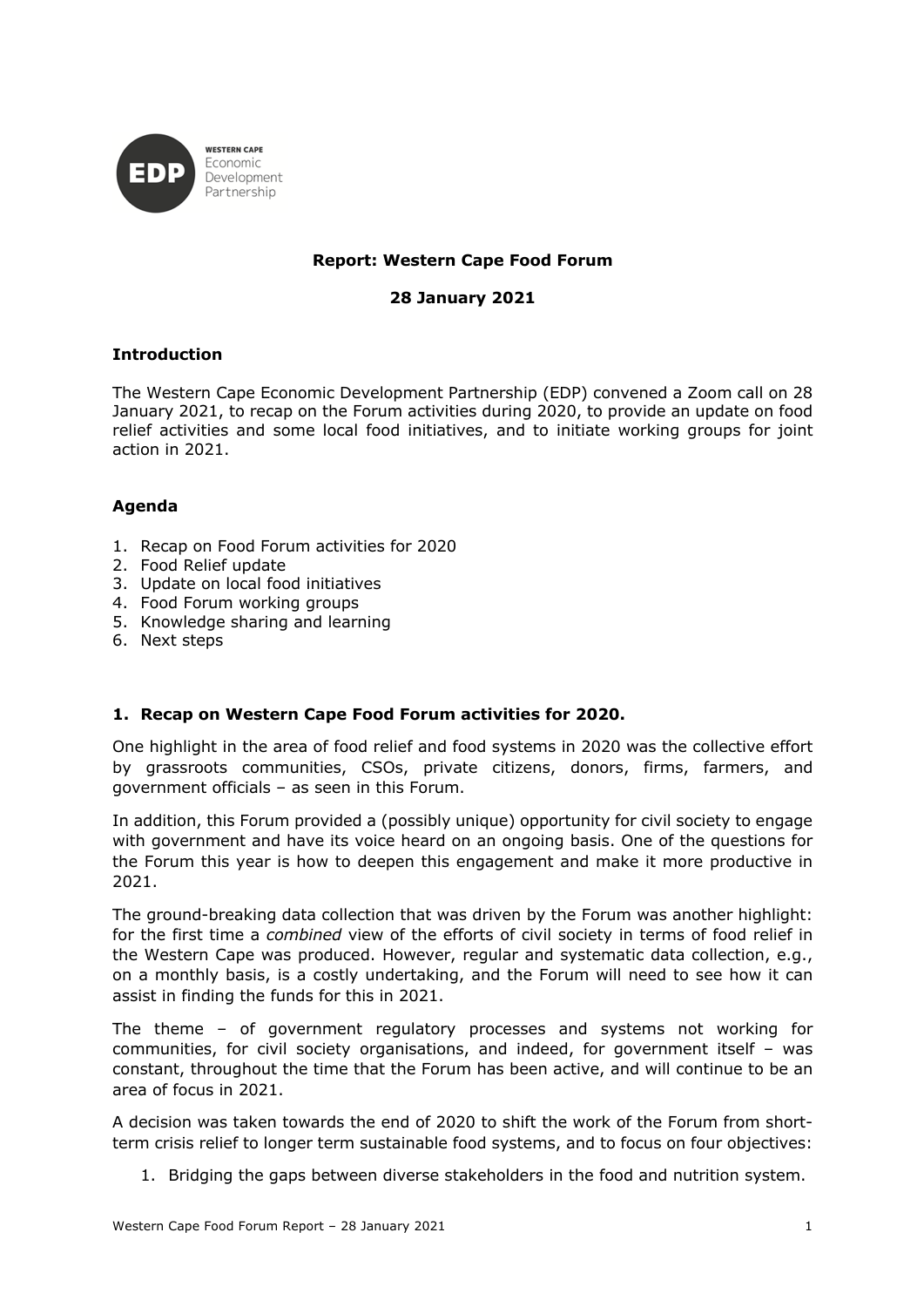- 2. Promoting joint action and implementation between stakeholders.
- 3. Prioritising relationships with the public sector, and creating an enabling environment for community-led initiatives.
- 4. Continuing with food relief coordination aimed at vulnerable populations, and with food relief and vulnerability data mapping.

For those new to the Forum, an overview of the work of phase one of the Food Forum from April – September 2020, with a timeline, is available here: https://wcedp.co.za/wpcontent/uploads/2020/10/Western-Cape-NGO-Government-Food-Relief-Forum-Report-October-2020.pdf

### **2. Food Relief update**

Since the last meeting of the Forum in December 2020, we have been through a second surge of the pandemic, resulting in increased deaths, hospitalisations, and psychological trauma. We are still in a heightened state of lockdown, which has impacted negatively on economic activities, jobs, and livelihoods.

### *Participants' update:*

Participants in the meeting shared their insights on the current situation in terms of food relief. Across the board, there was consensus that while the need for food relief has not decreased, and in fact has increased in many areas, CSOs are experiencing extensive donor and volunteer fatigue, and even lethargy at the corporate donor level. "People simply want to move on and get on with their lives." Mental health was also identified as a constant concern: "people are very despondent, this time around". Similarities to June/July 2020, at the end of the first lockdown, were noted.

A reluctance in some communities for even severely ill people to go to hospital for treatment of Covid-19 was also noted.

The role of this forum is to amplify these messages and try and assist in making connections to try and help resolve issues.

Some positive reports of assistance from organisations such as VPUU were noted, as well as the establishment of vegetable and herb gardens in the Cape Flats communities. The Red Cross Hospital facility board is also establishing a food garden.

#### *City of Cape Town update:*

Luzuko Mdunyelwa provided the following update on the City of Cape Town Food Relief Fund prior to the meeting: "The latest is that last week Thursday MAYCO resolved to recommend the report to Council. We are confident that the Council will approve the report on 28 January 2021. I have been reliably informed that even the R15m will also be approved in principle, pending the submission of a fresh report which will include the smaller service providers. Unfortunately, there is no Council meeting in February, so this report will be tabled only in March."

#### *Western Cape Government update:*

Mzwandile Hewu of the Western Cape Government Department of Social Development (DSD) provided an update on the Provincial food relief efforts. It was noted that these will need to be dovetailed with the City of Cape Town interventions when the latter are in place.

Community Kitchens wishing to connect with organisations that are designated recipients of this DSD funding should contact manu@saharvest.org or dk1@amprop.co.za.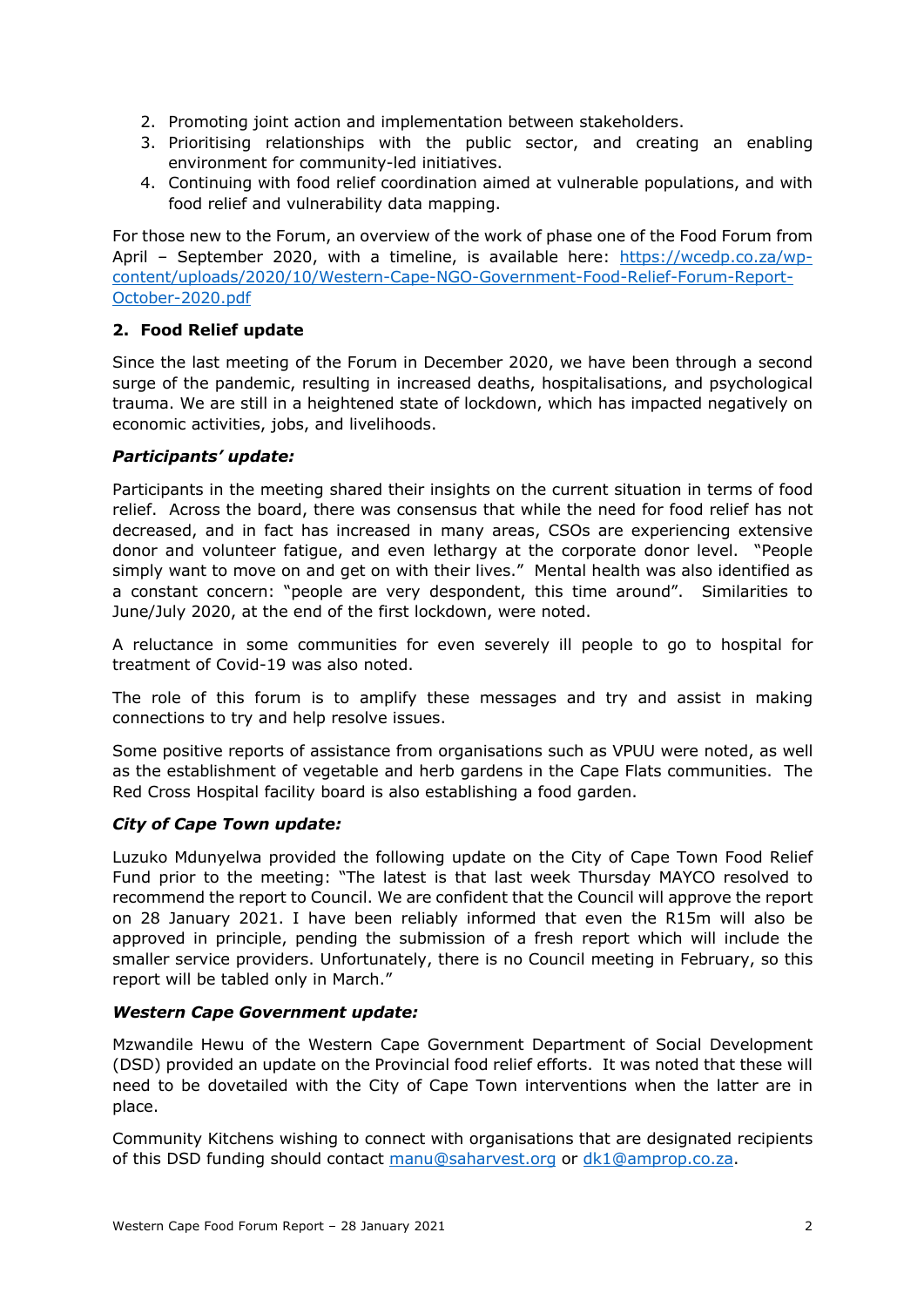Forum members queried the requirements for, and processes, surrounding, the recipient registers that are required at kitchens funded via the DSD. Mzwandile confirmed that recipients' names, gender, and ID numbers are required, but that there are existing solutions for those who do not, for example, have ID numbers. He also confirmed that the registers have been simplified to allow Community Kitchen managers to sign off on recipients once a week, once a recipient register has been established. DSD staff are available to assist kitchens, *in situ*, with issues surrounding these registers.

Ilitha Labantu have developed a number of solutions to simplify the process.

A smaller working group will meet next week to consolidate the learnings and best practice around these registers and share this with the Forum.

A number of participants reflected on the need to link small-scale farmers with community kitchens.

- Ilitha Labantu have, in the past, worked with the NDA in regard to local cooperatives and farmers, and are currently in talks to deal with rural farmers. Forum members that may wish to make contact with regards to creating a supply chain for rural kitchens should contact sikhulule@ilithalabantu.org.
- Suppliers of fresh produce should also contact the CTT Food Growers Initiative Facebook Group. They can also email Erica Inches directly at zerica1968@gmail.com.

### **3. Local food initiatives**

One regular theme of the Food Forum is to give a platform for local food initiatives and networks to share their work.

At the December 2020 Forum meeting, an update was provided by Michael Krause on behalf of the VPUU, about building a circular neighbourhood economy in Hanover Park, Manenberg, Gugulethu, Nyanga, Harare, Kuyasa, Monwabisi Park and Bonteheuwel.

Prior to this meeting, an update was also provided on the work of the Garden Route Food Pantry, an interesting initiative involving a partnership directly with the local authorities: https://www.georgeherald.com/News/Article/General/garden-route-food-pantry-oncourse-202101271127

Vuyani Qamata provided input on behalf of the **Gugulethu Urban Farming Initiative (GUFI)**.

13 gardens were started under the GUFI auspices between May and September 2020.

These efforts were supported by a number of key partnerships:

- The Atlantic Seaboard CAN has been helping with strategic direction & planning for GUFI. There has been a two-way learning process on seed saving, rainwater harvesting, etc. Assisting with the process of GUFI becoming a legal entity is also part of this partnership.
- The US Fulbright alumni, who, in partnership with the Seaboard CAN and GUFI are focused particularly on youth, and on introducing them to permaculture.
- There is a new partnership with VPUU, which is providing support not just with infrastructure, but also training on how to transform these gardens into business entities.
- The existing City of Aachen City of Cape Town partnership may also provide support.
- Similarly, partnering with Ladles of Love, and with the City of Cape Town, is being investigated.

Along with other food relief efforts, GUFI is also feeling the effects of donor fatigue. When questioned about what was key to the establishment of the gardens, Vuyani said that a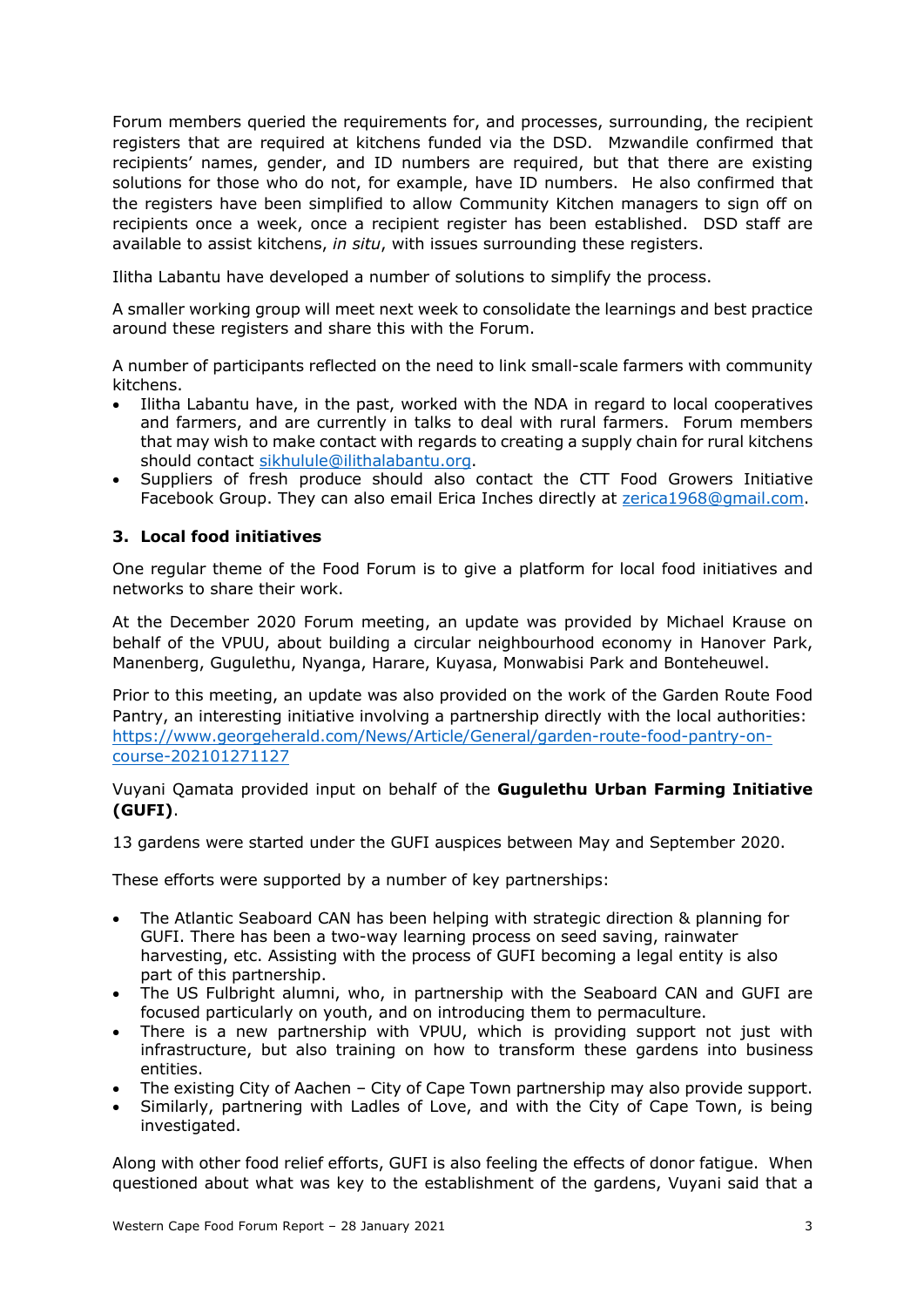focus on working the soil is critical and should remain at the heart of these programmes. Allied to this is the development of a clear operating system for the market gardens and finding a way to allow them to run as business entities.

# **4. WC Food Forum working groups for 2021**

One of the aims of the Forum is the finalisation of participation in working groups for joint action in 2021 and identification of theme champions and convenors. To this end, a Survey Monkey has been prepared for participants to indicate which Working Groups they can contribute to. These can be completed as a group or as an individual, by **Monday 1 February 2021**, mid-morning, at: https://www.surveymonkey.com/r/H7GZD6V

The themes identified at the last Forum meeting of 2020 were:

- 1. Strengthening local food economies
- 2. Enabling urban agriculture/ food gardens
- 3. Reducing food waste
- 4. Creating an enabling public sector environment
- 5. Food and nutrition awareness and security
- 6. Coordinating food relief
- 7. Other? (opportunity for new issues to emerge)

These working groups will only be established if there is a need, based on levels of interest. They will rely on self-organising champions and convenors, supported by the EDP. They are not intended to duplicate existing networks and initiatives, but to specifically enhance the quality of engagements with the public sector. To that end, the survey asks respondents if they are already participating in similar groups or networks, and to list them if so, to help promote joint action and implementation.

#### **5. Knowledge sharing and learning**

- The Centre for Excellence in Food Security has three policy briefs being completed, on urban agriculture, the role of civil society organisations, and informal food economies.
- Rotary District 9350 (Western SA, Namibia, and Angola), representing 58 clubs, has raised some R20m supporting Covid food relief. This is, however, not sustainable, and they are now embarking on food garden projects. A kick-off webinar for this initiative is scheduled for 6 February and all are invited. The registration link for this webinar is:

https://us02web.zoom.us/meeting/register/tZcrdOiopz0jGdRG13fGoUlu0J-ABVanmlH

## **6. Next steps**

- The result of the City of Cape Town Council decision(s) on food relief funding will be communicated to the Forum as soon as possible.
- The WCG DSD presentation on Provincial food relief will be shared with the Forum as soon as possible.
- A smaller group will meet next week to collate and communicate best practice on the registration processes required for recipients of food relief at kitchens funded by the DSD.

The next meeting of this forum will take place on **25 February 2021 at 2:00 p.m.**

Invitations will be sent out; participants are encouraged to nominate other role-players in this area who would benefit from, or contribute to, the discussion. If any attendees were participating for the first time, are not on the contact data base, and would like to receive